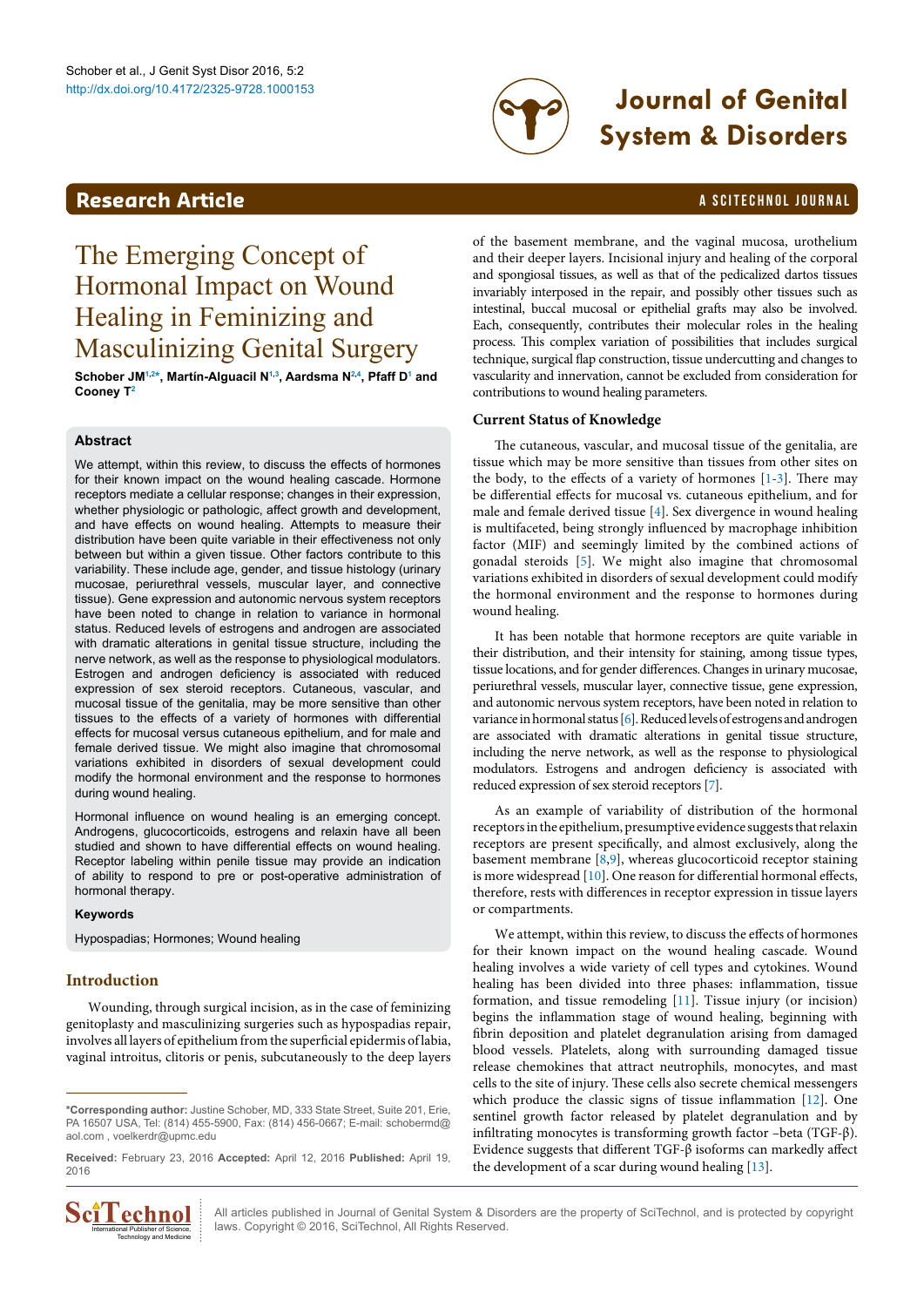*doi:http://dx.doi.org/10.4172/2325-9728.1000153*

Tissue reepithelialization is also controlled by cytokines, and begins with the migration and proliferation of keratinocytes. These activated keratinocytes express specific extracellular molecules that form an orderly matrix [\[14\]](#page-2-12). Fibroblasts then migrate to the wound and through interactions between neighboring cells and cytokines begin to exhibit a myofibroblast phenotype and lead to wound contraction [[15](#page-2-13)]. After contraction, the wound is remodeled as collagen is degraded and reformed by a combination of metalloproteinases and inhibitors of metalloproteinases secreted by tissue macrophages, epidermal cells, and fibroblasts [[11\]](#page-2-9).

These events represent a balance of both anabolic and catabolic activities that result in wound repair. The balance typically favors collagen accretion and the formation of a scar at the site of the wound. Dysregulation of these activities can arise pharmacologically (chronic medication), geriatrically, endocrinologically (diabetes), or genetically and shift the balance toward extremes of keloid formation or chronic ulceration. Hormones affect stages of the wound healing process in different ways. This may be one of the reasons that we note scar less wound healing in utero [\[16\]](#page-2-14), in apparent vaginal wounds after scarless sexual trauma in adolescent girls [[17\]](#page-2-15), and an increase in fistula/dehiscence in adolescent boys after hypospadias repair [[18](#page-2-16)].

The goal of this paper is an initial attempt to document the effect that specific hormones have on stages of the wound healing process.

#### **Androgens**

Evidence from both animal and human studies have implicated androgens as repressors of wound healing, murine wounding studies have shown that androgen ablation affects the mediators of early healing, most especially those involved with inflammation. Abrogating testosterone or dihydroxytestosterone production or signaling causes reductions in leukocytosis with concomitant reductions in tissue levels of Interleukin-6 (IL-6) and Tumor Necrosis Factor-alpha (TNF-α) and decreased matrix metalloproteinase (MMP) activity [\[4,](#page-2-2)[5,](#page-2-3)[14,](#page-2-12)[19](#page-2-17)- [21](#page-3-0)]. Blunted inflammatory effects were seen in local macrophages as well as stromal fibroblasts and represented an early healing (48hr) phenomenon which eventuated in accelerated wound healing. In a study of murine wounding with concomitant trauma-hemorrhage, androgen ablation reduced IL-1, and IL-6, and resulted in a stronger repair [[22](#page-3-1)]. These studies also point to the ubiquitous distribution of androgen receptors in skin, with involvement of keratinocytes, epidermal cells, hair follicles, fibroblasts, and macrophages. Use of knock-out animals has added further evidence for the correlation between androgens, wound-infiltrating macrophages, and TNF-α production [\[23\]](#page-3-2). Effects are most pronounced during the early stages of healing and are cell-type dependent.

Other aspects of the wound healing cascade are affected. Androgens influence reepithelialization by increasing expression of beta-catenin, an important inhibitor of wound healing, however; they do not influence the migration and proliferation of dermal fibroblasts [\[20\]](#page-3-3). Androgens may affect wound remodeling because they have been shown to inhibit the expression of matrix metalloproteinases: MMP-1, MMP-3, and MMP-7 [\[24](#page-3-4)]. Finally, the observation that advanced age exacerbates androgen effects in male keratinocytes helps to explain, in part, why older males experience wound healing difficulties [[25\]](#page-3-5).

# **Estrogens**

Estrogen has a profound influence on the body's inflammatory response to tissue wounding. Estrogens decreases the number of Polymorphonuclear Leukocytes (PMN) found within the wound by inhibiting chemotaxis [\[26\]](#page-3-6) thereby reducing elastase mediated degradation of fibronectin leading to increased collagen deposition [[27](#page-3-7)]. Estrogens down regulate the cytokine macrophage migration inhibitory factor (MIF) [\[28\]](#page-3-8) which acts as a counter-regulator to the anti-inflammatory cytokines: IL-6, IL-1beta, and IL-8 secreted by monocytes [[29](#page-3-9)]. MIF up-regulates genes associated with muscle contraction, immune response, and adhesion as well as down-regulate virtually all signaling cascades found in the wound environment and many cytoskeletal/epidermal genes leading to dysfunction in the wound healing cascade [[30](#page-3-10)]. Estrogens can decrease the expression of JE/MCP-1 in fibroblast: a major chemoattractant for mononuclear phagocytes [[31](#page-3-11)]. Estrogens increase expression of extracellular matrix components such as type I procollagen, tropoelastin, and fibrillin 1 while decreasing the expression of MMP-1 which has been shown to be mediated via a TGF-beta/Smad signaling pathway [\[32\]](#page-3-12). Estrogens also increases the secretion of GM-CSF by kertinocytes at the wound edge [\[33](#page-3-13)] leading to increased proliferation and migration of other keratinocytes, endothelial cells, and cells of the immune response which accelerates reepithelialization [[34\]](#page-3-14). Estrogens have been shown to increase collagen deposition while decreasing MMP-mediated collagenolysis [[35](#page-3-15)]. Two estrogen receptors have been studied in wound healing: ER-α and ER-β with the different subtypes being expressed in a wide variety of tissues. These subtypes also have been shown to have differential functions in the wound healing process. In a rat model, ER-α was found to be the chief subtype in the basal epithelium in the glans penis. This study also demonstrated that estrogen's antagonism in neonatal rats block development of the glans epithelium to develop [[36\]](#page-3-16). (ER-α has been shown to promote wound healing by activating angiogenesis [\[37\]](#page-3-17) and mediate Vascular Endothelial Growth Factor(VEGF) activity [\[35\]](#page-3-15) ER-β has been demonstrated to be requisite of estrogen mediated epidermal wound healing in a mouse model [[38\]](#page-3-18). In human keratinocytes, both ER-α and ER-β affect migration and proliferation, however, it appears that ER-β stimulation produces these effects without an increase of TGF-β1 [\[39\]](#page-3-19). The anti-inflammatory effects mediated by estrogens are believed to involve both subtypes of ER [[38](#page-3-18)]. The known functional and local difference provide reason to study both subtypes of ER in foreskin specimens.

#### **Glucocorticoids**

Corticosteroids have long been used as an anti-inflammatory medical therapy in specific autoimmune diseases, inflammatory syndromes, and transplant rejection. They disrupt the inflammatory stage of wound healing by inhibiting the transcription of an important monocyte-selective chemotatic factor: MCP-1 [[40](#page-3-20)] and by decreasing the expression of the pro-inflammatory cytokines IL-1 and IL-6 [[41](#page-3-21),[42](#page-3-22)]. Glucocorticoids with beta-catenin affect keratinocyte migration by synergistically suppressing keratins K6 and K16 thus altering cytoskeleton needed for migration [\[43\]](#page-3-23). Furthermore, gluccocorticoids can decrease matrix deposition causing a delay in wound healing [[44](#page-3-24)]. Gluccocorticoids inhibit the expression of cytokines TGF-beta, and IGF-1, leading to a decrease in collagen deposition which in turn decreases anchoring fibril formation thereby lengthening wound healing [[45](#page-3-25),[46](#page-3-26)]. Finally, gluccocortoids affect wound remodeling through suppression of macrophage-specific metalloelastase, TGFbeta1 and 2 and MMPs 1, 2, 9, and 10; and by inducing TIMP-2 [\[47,](#page-3-27)[48](#page-3-28)]. Glucocorticoids exert a deleterious effect on the wound healing process, which has been suggested to result from the anti-inflammatory action of these steroids. Glucocorticoids regulate the expression of various genes at the wound site which are likely to encode key players in the wound repair process. Beer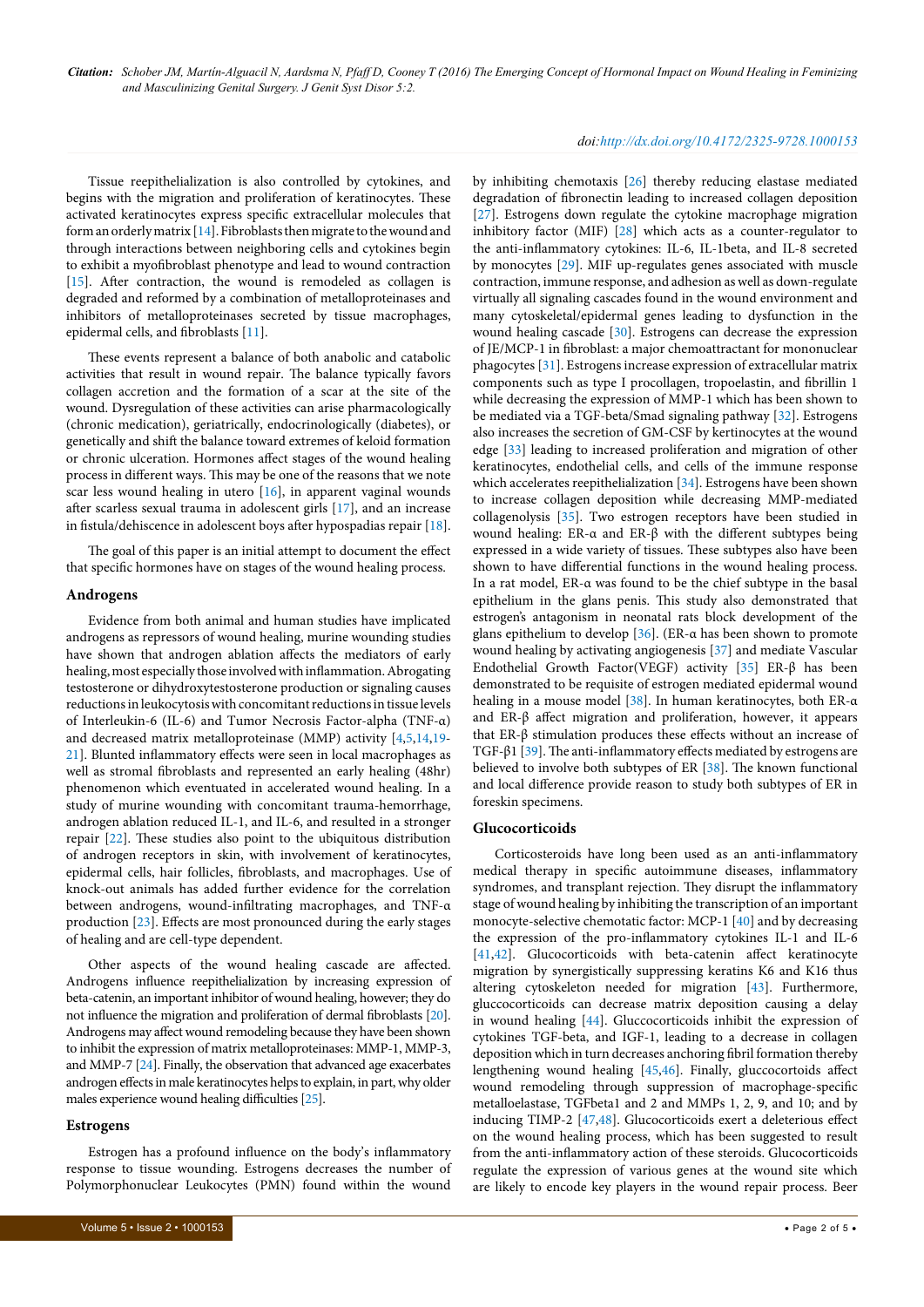*Citation: Schober JM, Martín-Alguacil N, Aardsma N, Pfaff D, Cooney T (2016) The Emerging Concept of Hormonal Impact on Wound Healing in Feminizing and Masculinizing Genital Surgery. J Genit Syst Disor 5:2.*

et al demonstrate that the proinflammatory cytokines interleukin-1 alpha and –beta, tumor necrosis factor alpha, keratinocyte growth factor, transforming growth factors beta 1, beta 2, and beta 3 and their receptors, platelet-derived growth factors and their receptors, tenascin-C, stromelysin-2, macrophage metalloelastase, and enzymes involved in the generation of nitric oxide are targets of glucocorticoid action in wounded skin. These results indicate that anti-inflammatory steroids inhibit wound repair at least in part by influencing the expression of these key regulatory molecules [[49](#page-3-29)]. Glucocorticoids (corticosteroids) cause dehiscence of surgical incisions, increased risk of wound infection, and delayed healing of open wounds. They produce these effects by interfering with inflammation, fibroblast proliferation, collagen synthesis and degradation, deposition of connective tissue ground substances, angiogenesis, wound contraction, and re-epithelialization [\[50](#page-3-30)]. Corticosteroids may lower transforming growth factor-beta (TGF-beta) and insulin-like growth factor-I (IGF-I) levels and tissue deposition in wounds [[51\]](#page-3-31).

#### **Relaxin**

Relaxin is a 6-kD pleiotropic, polypeptide hormone and a member of the insulin-like growth factor family. Data suggest it can modulate inflammatory and immune responses. Relaxin has been shown to inhibit porcine mast cell degranulation [\[52\]](#page-3-32), human neutrophil activation [\[53\]](#page-3-33) and combats mitogen-induced airway sensitivity reactions in vivo [\[54\]](#page-3-34). Other data show that relaxin promotes leukocyte adhesion and migration *in vitro* [\[55\]](#page-3-35).

As well, relaxin also influences fibroblast function, suggesting a modulatory role in extracellular matrix production during wound healing. *In vitro*, relaxin dosing studies using dermal fibroblasts demonstrated reductions in collagen and increases in collagenase production [[56](#page-3-36)[,57\]](#page-3-37). It has been linked to tissue vascularization via induction of vascular endothelial growth factor.

On the tissue level, histology studies of ligament biopsies have shown that fibroblasts from these tissues selectively bind relaxin [[58](#page-3-38)- [60](#page-3-39)]. Murine studies have shown decreases in foreign body fibrosis and lung fibrosis following relaxin administration [[57](#page-3-37)[,61](#page-3-40)]. More recently, it has been noted that age-related cardiac and pulmonary fibrosis in homozygous relaxin knock-out mice has been reversed by continuous relaxin infusion [\[62,](#page-4-4)[63](#page-4-5)]. Others have also observed abrogation of fibrosis in models of hepatic and renal injury [64,65], as well as reduced scar formation in the lacerated skeletal muscle of mice following relaxin administration [\[66\]](#page-4-6). Some of these physiological effects are potentiated by either estradiol or TGFβ.

#### **Other considerations**

The foregoing discussion suggests that the use of estrogens and relaxin would promote wound healing by limiting inflammation, reducing collagen deposition, enhancing matrix remodeling enzymes, and improve vascularity. These same attributes that prompt interest in hormone therapy are also ones that act deleteriously in the case of neoplasms. While androgen and estrogens are widely-recognized risk factors for the development of prostate, breast, and cervical cancers, relaxin has also been linked to these disease processes [[67-](#page-4-7)[70](#page-4-8)]. That future clinical trials must account for this risk reflects prudent, responsible investigation.

### **Conclusion**

Hormonal influence on wound healing is an emerging concept. Androgens, Glucocorticoids, estrogens, and relaxing, have all been

#### *doi:http://dx.doi.org/10.4172/2325-9728.1000153*

studied and shown to have differential effects on wound healing. Receptor labeling within penile, clitoral, vaginal, and labial tissue may provide an indication of ability to respond to pre or post-operative administration of hormonal therapy.

#### **Conflict of interest**

No conflict of interest.

#### **Funding Source**

No funding source.

# **Ethical Approval**

No approval required.

#### **References**

- <span id="page-2-0"></span>**1.** [Sinisi AA, Pasquali D, Notaro A, Bellastella A \(2003\) Sexual differentiation. J](http://www.ncbi.nlm.nih.gov/pubmed/12834017)  [Endocrinol Invest 26: 23-28.](http://www.ncbi.nlm.nih.gov/pubmed/12834017)
- 2. [Wang MH, Baskin LS \(2008\) Endocrine disruptors, genital development, and](http://www.ncbi.nlm.nih.gov/pubmed/18497336)  [hypospadias. J Androl 29: 499-505.](http://www.ncbi.nlm.nih.gov/pubmed/18497336)
- <span id="page-2-1"></span>3. [Brown TR, Rothwell SW, Migeon CJ \(1981\) Comparison of methyltrienolone](http://www.ncbi.nlm.nih.gov/pubmed/6975397)  [and dihydrotestosterone binding and metabolism in human genital skin](http://www.ncbi.nlm.nih.gov/pubmed/6975397)  [fibroblasts. J Steroid Biochem 14: 1013-1022.](http://www.ncbi.nlm.nih.gov/pubmed/6975397)
- <span id="page-2-2"></span>4. [Engeland CG, Sabzehei B, Marucha PT \(2009\) Sex hormones and mucosal](http://www.ncbi.nlm.nih.gov/pubmed/19111925)  [wound healing. Brain Behav Immun 23: 629-635.](http://www.ncbi.nlm.nih.gov/pubmed/19111925)
- <span id="page-2-3"></span>5. [Gilliver SC, Ruckshanthi JP, Hardman MJ, Nakayama T, Ashcroft GS \(2008\)](http://www.ncbi.nlm.nih.gov/pubmed/18653719)  [Sex dimorphism in wound healing: the roles of sex steroids and macrophage](http://www.ncbi.nlm.nih.gov/pubmed/18653719)  [migration inhibitory factor. Endocrinology 149: 5747-5757.](http://www.ncbi.nlm.nih.gov/pubmed/18653719)
- <span id="page-2-4"></span>6. [Sartori MG, Feldner PC, Jarmy-Di Bella ZI, Aquino Castro R, Baracat EC, et](http://www.ncbi.nlm.nih.gov/pubmed/20839956)  [al. \(2011\) Sexual steroids in urogynecology. Climacteric 14: 5-14.](http://www.ncbi.nlm.nih.gov/pubmed/20839956)
- <span id="page-2-5"></span>7. [Traish AM, Botchevar E, Kim NN \(2010\) Biochemical factors modulating](http://www.ncbi.nlm.nih.gov/pubmed/20626599)  [female genital sexual arousal physiology. J Sex Med 7: 2925-2946.](http://www.ncbi.nlm.nih.gov/pubmed/20626599)
- <span id="page-2-6"></span>8. [Cooney TE, Schober JM, Lubahn JD, Konieczko EM \(2009\) Relaxin's](http://www.ncbi.nlm.nih.gov/pubmed/19416214)  [involvement in extracellular matrix homeostasis. Ann N Y Acad Sci 1160:](http://www.ncbi.nlm.nih.gov/pubmed/19416214)  [329-335.](http://www.ncbi.nlm.nih.gov/pubmed/19416214)
- <span id="page-2-7"></span>9. [Cooney TE, Gor RA, Pfaff DW, Schober JM \(2010\) Detection of RXFP1](http://www.ncbi.nlm.nih.gov/pubmed/19897422)  [receptors in skin biopsies from children with congenital adrenal hyperplasia:](http://www.ncbi.nlm.nih.gov/pubmed/19897422)  [a preliminary report. J Pediatr Urol 6: 389-395.](http://www.ncbi.nlm.nih.gov/pubmed/19897422)
- <span id="page-2-8"></span>10. [Bayo P, Sanchis A, Bravo A, Cascallana JL, Buder K, et al. \(2008\)](http://www.ncbi.nlm.nih.gov/pubmed/18039792)  [Glucocorticoid receptor is required for skin barrier competence. Endocrinology](http://www.ncbi.nlm.nih.gov/pubmed/18039792)  [149: 1377-1388.](http://www.ncbi.nlm.nih.gov/pubmed/18039792)
- <span id="page-2-9"></span>11. [Singer AJ, Clark RA \(1999\) Cutaneous wound healing. N Engl J Med 341:](http://www.ncbi.nlm.nih.gov/pubmed/10471461)  [738-746.](http://www.ncbi.nlm.nih.gov/pubmed/10471461)
- <span id="page-2-10"></span>12. [Gillitzer R, Goebeler M \(2001\) Chemokines in cutaneous wound healing. J](http://www.ncbi.nlm.nih.gov/pubmed/11310836)  [Leukoc Biol 69: 513-521.](http://www.ncbi.nlm.nih.gov/pubmed/11310836)
- <span id="page-2-11"></span>13. [Ferguson MW, O'Kane S \(2004\) Scar-free healing: from embryonic](http://www.ncbi.nlm.nih.gov/pubmed/15293811)  mechanisms to adult therapeutic intervention. Philos Trans R Soc Lond B [Biol Sci 359: 839-850.](http://www.ncbi.nlm.nih.gov/pubmed/15293811)
- <span id="page-2-12"></span>14. [Werner S, Grose R \(2003\) Regulation of wound healing by growth factors and](http://www.ncbi.nlm.nih.gov/pubmed/12843410)  [cytokines. Physiol Rev 83: 835-870.](http://www.ncbi.nlm.nih.gov/pubmed/12843410)
- <span id="page-2-13"></span>15. Desmouliè[re A, Gabbiani G \(1996\) The role of the myofibroblast in wound](http://link.springer.com/chapter/10.1007%2F978-1-4899-0185-9_13)  [healing and fibrocontractive diseases. The Molecular and Cellular Biology of](http://link.springer.com/chapter/10.1007%2F978-1-4899-0185-9_13)  [Wound Repair 391-423.](http://link.springer.com/chapter/10.1007%2F978-1-4899-0185-9_13)
- <span id="page-2-14"></span>16. [Walmsley GG, Hu MS, Hong WX, Maan ZN, Lorenz HP, et al. \(2015\) A](http://www.ncbi.nlm.nih.gov/pubmed/25650841)  [mouse fetal skin model of scarless wound repair. J Vis Exp 16: 52297.](http://www.ncbi.nlm.nih.gov/pubmed/25650841)
- <span id="page-2-15"></span>17. [McCann J, Miyamoto S, Boyle C, Rogers K \(2007\) Healing of hymenal](http://www.ncbi.nlm.nih.gov/pubmed/17420260)  [injuries in prepubertal and adolescent girls: a descriptive study. Pediatrics](http://www.ncbi.nlm.nih.gov/pubmed/17420260)  [119: e1094-1106.](http://www.ncbi.nlm.nih.gov/pubmed/17420260)
- <span id="page-2-16"></span>18. [Yildiz T, Tahtali IN, Ates DC, Keles I, Ilce Z \(2013\) Age of patient is a risk](http://www.ncbi.nlm.nih.gov/pubmed/23290687)  [factor for urethrocutaneous fistula in hypospadias surgery. J Pediatr Urol 9:](http://www.ncbi.nlm.nih.gov/pubmed/23290687)  [900-903.](http://www.ncbi.nlm.nih.gov/pubmed/23290687)
- <span id="page-2-17"></span>19. [Gilliver SC, Ashworth JJ, Mills SJ, Hardman MJ, Ashcroft GS \(2006\)](http://www.ncbi.nlm.nih.gov/pubmed/16449322)  [Androgens modulate the inflammatory response during acute wound healing.](http://www.ncbi.nlm.nih.gov/pubmed/16449322)  [J Cell Sci 119: 722-732.](http://www.ncbi.nlm.nih.gov/pubmed/16449322)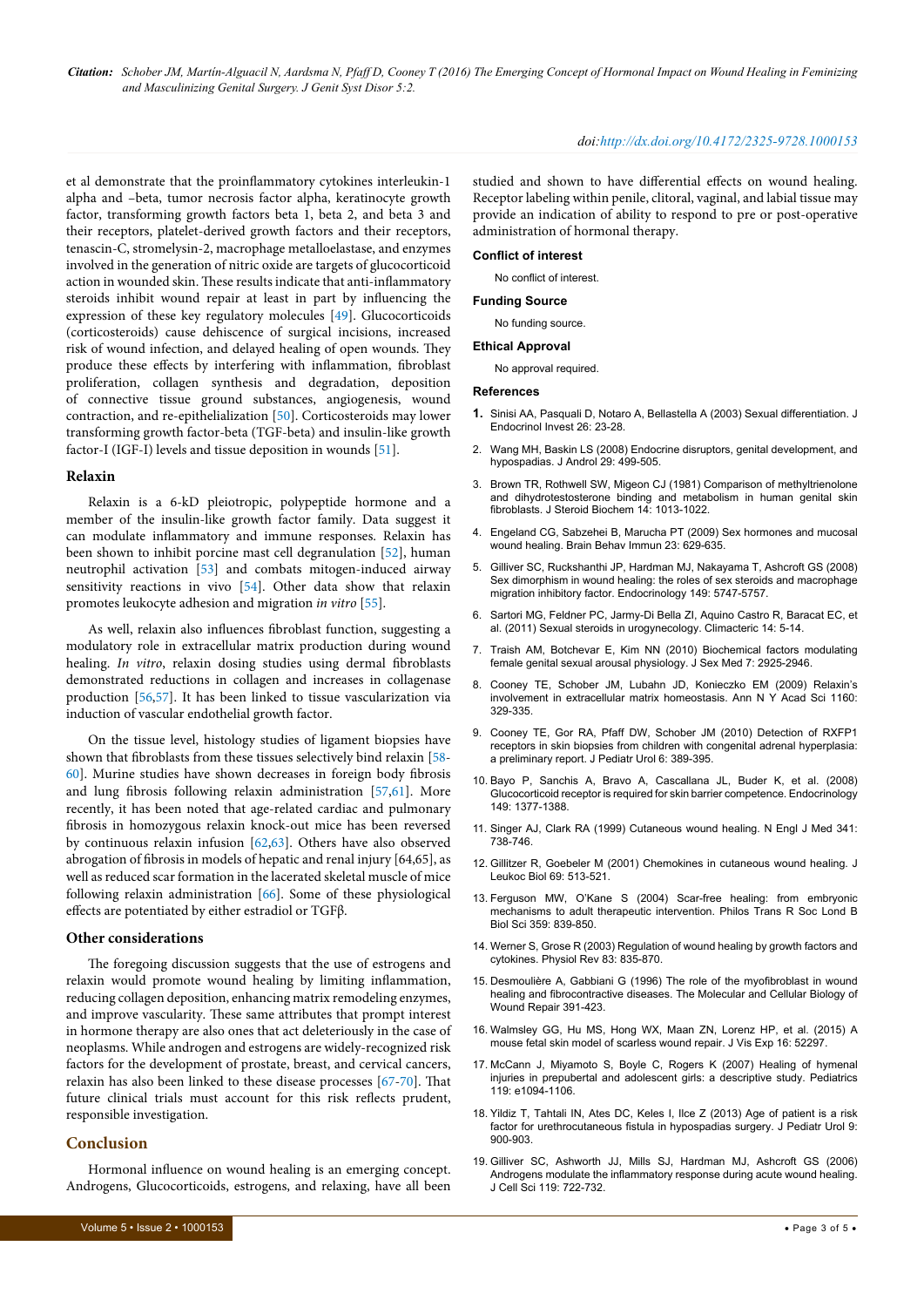*Citation: Schober JM, Martín-Alguacil N, Aardsma N, Pfaff D, Cooney T (2016) The Emerging Concept of Hormonal Impact on Wound Healing in Feminizing and Masculinizing Genital Surgery. J Genit Syst Disor 5:2.*

#### *doi:http://dx.doi.org/10.4172/2325-9728.1000153*

- <span id="page-3-3"></span>20. [Ashcroft GS, Mills SJ \(2002\) Androgen receptor-mediated inhibition of](http://www.ncbi.nlm.nih.gov/pubmed/12208862)  [cutaneous wound healing. J Clin Invest 110: 615-624.](http://www.ncbi.nlm.nih.gov/pubmed/12208862)
- <span id="page-3-0"></span>21. [Gilliver SC, Ruckshanthi JP, Hardman MJ, Zeef LA, Ashcroft GS \(2009\)](http://www.ncbi.nlm.nih.gov/pubmed/18855875)  [5alpha-dihydrotestosterone \(DHT\) retards wound closure by inhibiting re](http://www.ncbi.nlm.nih.gov/pubmed/18855875)[epithelialization. J Pathol 217: 73-82.](http://www.ncbi.nlm.nih.gov/pubmed/18855875)
- <span id="page-3-1"></span>22. [Nitsch SM, Wittmann F, Angele P, Wichmann MW, Hatz R, et al. \(2004\)](http://www.ncbi.nlm.nih.gov/pubmed/14769573)  [Physiological levels of 5 alpha-dihydrotestosterone depress wound immune](http://www.ncbi.nlm.nih.gov/pubmed/14769573)  [function and impair wound healing following trauma-hemorrhage. Arch Surg](http://www.ncbi.nlm.nih.gov/pubmed/14769573)  [139: 157-163.](http://www.ncbi.nlm.nih.gov/pubmed/14769573)
- <span id="page-3-2"></span>23. [Lai JJ, Lai KP, Chuang KH, Chang P, Yu IC, et al. \(2009\) Monocyte/](http://www.ncbi.nlm.nih.gov/pubmed/19907077) [macrophage androgen receptor suppresses cutaneous wound healing in](http://www.ncbi.nlm.nih.gov/pubmed/19907077)  [mice by enhancing local TNF-alpha expression. J Clin Invest 119: 3739-3751.](http://www.ncbi.nlm.nih.gov/pubmed/19907077)
- <span id="page-3-4"></span>24. [Schneikert J, Peterziel H, Defossez PA, Klocker H, de Launoit Y, et al. \(1996\)](http://www.ncbi.nlm.nih.gov/pubmed/8798622)  [Androgen receptor-Ets protein interaction is a novel mechanism for steroid](http://www.ncbi.nlm.nih.gov/pubmed/8798622)  [hormone-mediated down-modulation of matrix metalloproteinase expression.](http://www.ncbi.nlm.nih.gov/pubmed/8798622)  [J Biol Chem 271: 23907-23913.](http://www.ncbi.nlm.nih.gov/pubmed/8798622)
- <span id="page-3-5"></span>25. [Fimmel S, Kurfurst R, Bonté F, Zouboulis CC \(2007\) Responsiveness to](http://www.ncbi.nlm.nih.gov/pubmed/17326012)  [androgens and effectiveness of antisense oligonucleotides against the](http://www.ncbi.nlm.nih.gov/pubmed/17326012)  [androgen receptor on human epidermal keratinocytes is dependent on the](http://www.ncbi.nlm.nih.gov/pubmed/17326012)  [age of the donor and the location of cell origin. Horm Metab Res 39: 157-165.](http://www.ncbi.nlm.nih.gov/pubmed/17326012)
- <span id="page-3-6"></span>26. [Ito I, Hayashi T, Yamada K, Kuzuya M, Naito M, et al. \(1995\) Physiological](http://www.ncbi.nlm.nih.gov/pubmed/7791512)  [concentration of estradiol inhibits polymorphonuclear leukocyte chemotaxis](http://www.ncbi.nlm.nih.gov/pubmed/7791512)  [via a receptor mediated system. Life Sci 56: 2247-2253.](http://www.ncbi.nlm.nih.gov/pubmed/7791512)
- <span id="page-3-7"></span>27. [Ashcroft GS, Greenwell-Wild T, Horan MA, Wahl SM, Ferguson MW \(1999\)](http://www.ncbi.nlm.nih.gov/pubmed/10514397)  [Topical estrogen accelerates cutaneous wound healing in aged humans](http://www.ncbi.nlm.nih.gov/pubmed/10514397)  [associated with an altered inflammatory response. Am J Pathol 155: 1137-](http://www.ncbi.nlm.nih.gov/pubmed/10514397) [1146.](http://www.ncbi.nlm.nih.gov/pubmed/10514397)
- <span id="page-3-8"></span>28. [Ashcroft GS, Mills SJ, Lei K, Gibbons L, Jeong MJ, et al. \(2003\) Estrogen](http://www.ncbi.nlm.nih.gov/pubmed/12727922)  [modulates cutaneous wound healing by downregulating macrophage](http://www.ncbi.nlm.nih.gov/pubmed/12727922)  [migration inhibitory factor. J Clin Invest 111: 1309-1318.](http://www.ncbi.nlm.nih.gov/pubmed/12727922)
- <span id="page-3-9"></span>29. [Calandra T, Bucala R \(1995\) Macrophage migration inhibitory factor: a](http://www.ncbi.nlm.nih.gov/pubmed/8913928)  [counter-regulator of glucocorticoid action and critical mediator of septic](http://www.ncbi.nlm.nih.gov/pubmed/8913928)  [shock. J Inflamm 47: 39-51.](http://www.ncbi.nlm.nih.gov/pubmed/8913928)
- <span id="page-3-10"></span>30. [Hardman MJ, Waite A, Zeef L, Burow M, Nakayama T, et al. \(2005\)](http://www.ncbi.nlm.nih.gov/pubmed/16314470)  [Macrophage migration inhibitory factor: a central regulator of wound healing.](http://www.ncbi.nlm.nih.gov/pubmed/16314470)  [Am J Pathol 167: 1561-1574.](http://www.ncbi.nlm.nih.gov/pubmed/16314470)
- <span id="page-3-11"></span>31. [Kovacs EJ, Faunce DE, Ramer-Quinn DS, Mott FJ, Dy PW, et al. \(1996\)](http://www.ncbi.nlm.nih.gov/pubmed/8613705)  [Estrogen regulation of JE/MCP-1 mRNA expression in fibroblasts. J Leukoc](http://www.ncbi.nlm.nih.gov/pubmed/8613705)  [Biol 59: 562-568.](http://www.ncbi.nlm.nih.gov/pubmed/8613705)
- <span id="page-3-12"></span>32. [Son ED, Lee JY, Lee S, Kim MS, Lee BG, et al. \(2005\) Topical application](http://www.ncbi.nlm.nih.gov/pubmed/15955089)  [of 17beta-estradiol increases extracellular matrix protein synthesis by](http://www.ncbi.nlm.nih.gov/pubmed/15955089)  [stimulating tgf-Beta signaling in aged human skin in vivo. J Invest Dermatol](http://www.ncbi.nlm.nih.gov/pubmed/15955089)  [124: 1149-1161.](http://www.ncbi.nlm.nih.gov/pubmed/15955089)
- <span id="page-3-13"></span>33. [Kanda N, Watanabe S \(2004\) 17beta-estradiol enhances the production of](http://www.ncbi.nlm.nih.gov/pubmed/15245433)  [granulocyte-macrophage colony-stimulating factor in human keratinocytes. J](http://www.ncbi.nlm.nih.gov/pubmed/15245433)  [Invest Dermatol 123: 329-337.](http://www.ncbi.nlm.nih.gov/pubmed/15245433)
- <span id="page-3-14"></span>34. [Mann A, Breuhahn K, Schirmacher P, Blessing M \(2001\) Keratinocyte](http://www.ncbi.nlm.nih.gov/pubmed/11886498)[derived granulocyte-macrophage colony stimulating factor accelerates](http://www.ncbi.nlm.nih.gov/pubmed/11886498)  [wound healing: Stimulation of keratinocyte proliferation, granulation tissue](http://www.ncbi.nlm.nih.gov/pubmed/11886498)  [formation, and vascularization. J Invest Dermatol 117: 1382-1390.](http://www.ncbi.nlm.nih.gov/pubmed/11886498)
- <span id="page-3-15"></span>35. [Pirilä E, Ramamurthy N, Maisi P, McClain S, Kucine A, et al. \(2001\) Wound](http://www.ncbi.nlm.nih.gov/pubmed/11172683)  [healing in ovariectomized rats: effects of chemically modified tetracycline](http://www.ncbi.nlm.nih.gov/pubmed/11172683)  [\(CMT-8\) and estrogen on matrix metalloproteinases -8, -13 and type I](http://www.ncbi.nlm.nih.gov/pubmed/11172683)  [collagen expression. Curr Med Chem 8: 281-294.](http://www.ncbi.nlm.nih.gov/pubmed/11172683)
- <span id="page-3-16"></span>36. [Mowa CN, Hoch R, Montavon CL, Jesmin S, Hindman G, et al. \(2008\)](http://www.ncbi.nlm.nih.gov/pubmed/18997442)  [Estrogen enhances wound healing in the penis of rats. Biomed Res 29: 267-](http://www.ncbi.nlm.nih.gov/pubmed/18997442) [270.](http://www.ncbi.nlm.nih.gov/pubmed/18997442)
- <span id="page-3-17"></span>37. [Arnal JF, Fontaine C, Billon-Galés A, Favre J, Laurell H, et al. \(2010\) Estrogen](http://www.ncbi.nlm.nih.gov/pubmed/20631350)  [receptors and endothelium. Arterioscler Thromb Vasc Biol 30: 1506-1512.](http://www.ncbi.nlm.nih.gov/pubmed/20631350)
- <span id="page-3-18"></span>38. [Campbell L, Emmerson E, Davies F, Gilliver SC, Krust A, et al. \(2010\)](http://www.ncbi.nlm.nih.gov/pubmed/20733032)  [Estrogen promotes cutaneous wound healing via estrogen receptor beta](http://www.ncbi.nlm.nih.gov/pubmed/20733032)  [independent of its antiinflammatory activities. J Exp Med 207: 1825-1833.](http://www.ncbi.nlm.nih.gov/pubmed/20733032)
- <span id="page-3-19"></span>39. [Merlo S, Frasca G, Canonico PL, Sortino MA \(2009\) Differential involvement of](http://www.ncbi.nlm.nih.gov/pubmed/19008331)  [estrogen receptor alpha and estrogen receptor beta in the healing promoting](http://www.ncbi.nlm.nih.gov/pubmed/19008331)  [effect of estrogen in human keratinocyte. J Endocrinol 200: 189-197.](http://www.ncbi.nlm.nih.gov/pubmed/19008331)
- <span id="page-3-20"></span>40. [Kawahara RS, Deng ZW, Deuel TF \(1991\) Glucocorticoids inhibit the](http://www.ncbi.nlm.nih.gov/pubmed/1712776)  [transcriptional induction of JE, a platelet-derived growth factor-inducible](http://www.ncbi.nlm.nih.gov/pubmed/1712776)  [gene. J Biol Chem 266: 13261-13266.](http://www.ncbi.nlm.nih.gov/pubmed/1712776)
- <span id="page-3-21"></span>41. [Zanker B, Walz G, Wieder KJ, Strom TB \(1990\) Evidence that](http://www.ncbi.nlm.nih.gov/pubmed/2301010)  [glucocorticosteroids block expression of the human interleukin-6 gene by](http://www.ncbi.nlm.nih.gov/pubmed/2301010)  [accessory cells. Transplantation 49: 183-185.](http://www.ncbi.nlm.nih.gov/pubmed/2301010)
- <span id="page-3-22"></span>42. [Knudsen PJ, Dinarello CA, Strom TB \(1987\) Glucocorticoids inhibit](http://www.ncbi.nlm.nih.gov/pubmed/2826581)  [transcriptional and post-transcriptional expression of interleukin 1 in U937](http://www.ncbi.nlm.nih.gov/pubmed/2826581)  [cells. J Immunol 139: 4129-4134.](http://www.ncbi.nlm.nih.gov/pubmed/2826581)
- <span id="page-3-23"></span>43. [Stojadinovic O, Lee B, Vouthounis C, Vukelic S, Pastar I, et al. \(2007\) Novel](http://www.ncbi.nlm.nih.gov/pubmed/17095510)  genomic effects of glucocorticoids in epidermal keratinocytes: inhibition [of apoptosis, interferon-gamma pathway, and wound healing along with](http://www.ncbi.nlm.nih.gov/pubmed/17095510)  [promotion of terminal differentiation. J Biol Chem 282: 4021-4034.](http://www.ncbi.nlm.nih.gov/pubmed/17095510)
- <span id="page-3-24"></span>44. Wahl SM (1989) In: Anti-inflammatory Steroid Action: Basic and Clinical Aspects. San Diego: Academic Press, USA, 280-302.
- <span id="page-3-25"></span>45. [Gras MP, Verrecchia F, Uitto J, Mauviel A \(2001\) Downregulation of](http://www.ncbi.nlm.nih.gov/pubmed/11168577)  human type VII collagen (COL7A1) promoter activity by dexamethasone. Identification of a glucocorticoid receptor binding region. Exp Dermatol 10: [28-34.](http://www.ncbi.nlm.nih.gov/pubmed/11168577)
- <span id="page-3-26"></span>46. [Wicke C, Halliday B, Allen D, Roche NS, Scheuenstuhl H, et al. \(2000\) Effects](http://www.ncbi.nlm.nih.gov/pubmed/11074878)  [of steroids and retinoids on wound healing. Arch Surg 135: 1265-1270.](http://www.ncbi.nlm.nih.gov/pubmed/11074878)
- <span id="page-3-27"></span>47. [Madlener M, Parks WC, Werner S \(1998\) Matrix metalloproteinases \(MMPs\)](http://www.ncbi.nlm.nih.gov/pubmed/9665817)  [and their physiological inhibitors \(TIMPs\) are differentially expressed during](http://www.ncbi.nlm.nih.gov/pubmed/9665817)  [excisional skin wound repair. Exp Cell Res 242: 201-210.](http://www.ncbi.nlm.nih.gov/pubmed/9665817)
- <span id="page-3-28"></span>48. [Stojadinovic O, Brem H, Vouthounis C, Lee B, Fallon J, et al. \(2005\) Molecular](http://www.ncbi.nlm.nih.gov/pubmed/15972952)  [pathogenesis of chronic wounds: the role of beta-catenin and c-myc in the](http://www.ncbi.nlm.nih.gov/pubmed/15972952)  [inhibition of epithelialization and wound healing. Am J Pathol 167: 59-69.](http://www.ncbi.nlm.nih.gov/pubmed/15972952)
- <span id="page-3-29"></span>49. [Beer HD, Fässler R, Werner S \(2000\) Glucocorticoid-regulated gene](http://www.ncbi.nlm.nih.gov/pubmed/10714241)  [expression during cutaneous wound repair. Vitam Horm 59: 217-239.](http://www.ncbi.nlm.nih.gov/pubmed/10714241)
- <span id="page-3-30"></span>50. [Anstead GM \(1998\) Steroids, retinoids, and wound healing. Adv Wound Care](http://www.ncbi.nlm.nih.gov/pubmed/10326344)  [11: 277-285.](http://www.ncbi.nlm.nih.gov/pubmed/10326344)
- <span id="page-3-31"></span>51. [Wicke C, Halliday B, Allen D, Roche NS, Scheuenstuhl H, et al. \(2000\) Effects](http://www.ncbi.nlm.nih.gov/pubmed/11074878)  [of steroids and retinoids on wound healing. Arch Surg 135: 1265-1270.](http://www.ncbi.nlm.nih.gov/pubmed/11074878)
- <span id="page-3-32"></span>52. [Nistri S, Cinci L, Perna AM, Masini E, Mastroianni R, et al. \(2008\) Relaxin](http://www.ncbi.nlm.nih.gov/pubmed/18068999)  [induces mast cell inhibition and reduces ventricular arrhythmias in a swine](http://www.ncbi.nlm.nih.gov/pubmed/18068999)  [model of acute myocardial infarction. Pharmacol Res 57: 43-48.](http://www.ncbi.nlm.nih.gov/pubmed/18068999)
- <span id="page-3-33"></span>53. [Masini E, Nistri S, Vannacci A, Bani Sacchi T, Novelli A, et al. \(2004\) Relaxin](http://www.ncbi.nlm.nih.gov/pubmed/14630720)  [inhibits the activation of human neutrophils: involvement of the nitric oxide](http://www.ncbi.nlm.nih.gov/pubmed/14630720)  [pathway. Endocrinology 145: 1106-1112.](http://www.ncbi.nlm.nih.gov/pubmed/14630720)
- <span id="page-3-34"></span>54. [Bani D, Ballati L, Masini E, Bigazzi M, Sacchi TB \(1997\) Relaxin counteracts](http://www.ncbi.nlm.nih.gov/pubmed/9112386)  [asthma-like reaction induced by inhaled antigen in sensitized guinea pigs.](http://www.ncbi.nlm.nih.gov/pubmed/9112386)  [Endocrinology 138: 1909-1915.](http://www.ncbi.nlm.nih.gov/pubmed/9112386)
- <span id="page-3-35"></span>55. [Figueiredo KA, Mui AL, Nelson CC, Cox ME \(2006\) Relaxin stimulates](http://www.ncbi.nlm.nih.gov/pubmed/16303766)  [leukocyte adhesion and migration through a relaxin receptor LGR7](http://www.ncbi.nlm.nih.gov/pubmed/16303766) [dependent mechanism. J Biol Chem 281: 3030-3039.](http://www.ncbi.nlm.nih.gov/pubmed/16303766)
- <span id="page-3-36"></span>56. [Unemori EN, Amento EP \(1990\) Relaxin modulates synthesis and secretion](http://www.ncbi.nlm.nih.gov/pubmed/2162358)  [of procollagenase and collagen by human dermal fibroblasts. J Biol Chem](http://www.ncbi.nlm.nih.gov/pubmed/2162358)  [265: 10681-10685.](http://www.ncbi.nlm.nih.gov/pubmed/2162358)
- <span id="page-3-37"></span>57. [Unemori EN, Beck LS, Lee WP, Xu Y, Siegel M, et al. \(1993\) Human relaxin](http://www.ncbi.nlm.nih.gov/pubmed/8370965)  [decreases collagen accumulation in vivo in two rodent models of fibrosis. J](http://www.ncbi.nlm.nih.gov/pubmed/8370965)  [Invest Dermatol 101: 280-285.](http://www.ncbi.nlm.nih.gov/pubmed/8370965)
- <span id="page-3-38"></span>58. [Galey S, Konieczko EM, Arnold CA, Cooney TE \(2003\) Immunohistological](http://www.ncbi.nlm.nih.gov/pubmed/14690289)  [detection of relaxin binding to anterior cruciate ligaments. Orthopedics 26:](http://www.ncbi.nlm.nih.gov/pubmed/14690289)  [1201-1204.](http://www.ncbi.nlm.nih.gov/pubmed/14690289)
- 59. [Dragoo JL, Lee RS, Benhaim P, Finerman GA, Hame SL \(2003\) Relaxin](http://www.ncbi.nlm.nih.gov/pubmed/12860548)  [receptors in the human female anterior cruciate ligament. Am J Sports Med](http://www.ncbi.nlm.nih.gov/pubmed/12860548)  [31: 577-584.](http://www.ncbi.nlm.nih.gov/pubmed/12860548)
- <span id="page-3-39"></span>60. [Lubahn J, Ivance D, Konieczko E, Cooney T \(2006\) Immunohistochemical](http://www.ncbi.nlm.nih.gov/pubmed/16443109)  [detection of relaxin binding to the volar oblique ligament. J Hand Surg Am](http://www.ncbi.nlm.nih.gov/pubmed/16443109)  [31: 80-84.](http://www.ncbi.nlm.nih.gov/pubmed/16443109)
- <span id="page-3-40"></span>61. [Unemori EN, Pickford LB, Salles AL, Piercy CE, Grove BH, et al. \(1996\)](http://www.ncbi.nlm.nih.gov/pubmed/8981919)  [Relaxin induces an extracellular matrix-degrading phenotype in human lung](http://www.ncbi.nlm.nih.gov/pubmed/8981919)  [fibroblasts in vitro and inhibits lung fibrosis in a murine model in vivo. J Clin](http://www.ncbi.nlm.nih.gov/pubmed/8981919)  [Invest 98: 2739-2745.](http://www.ncbi.nlm.nih.gov/pubmed/8981919)